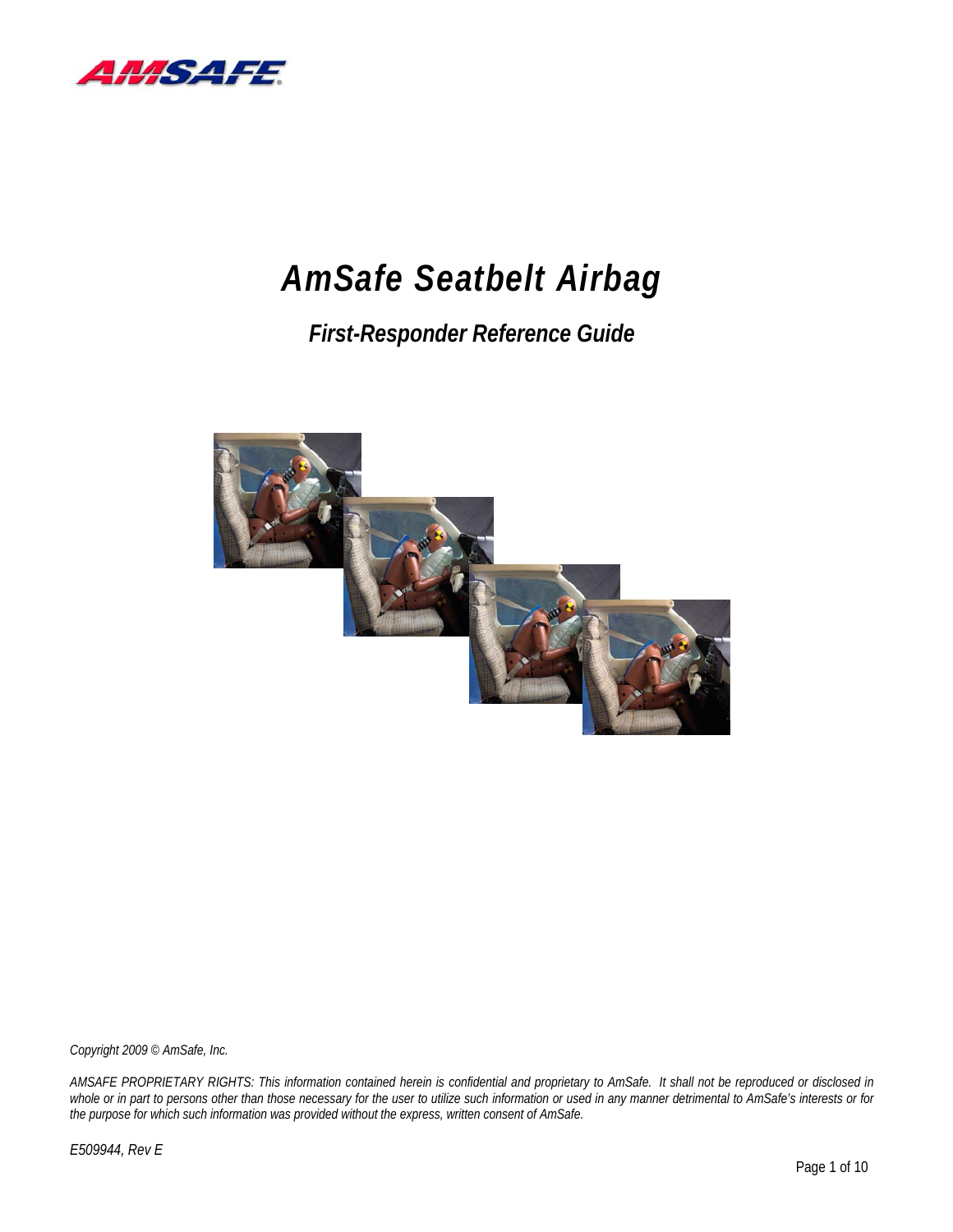

## *Important User Information*

*The information contained in this publication and presented to you is intended as a guide only. Although the information has been researched and presented with due care, no warrant is given in relation to accuracy, correctness or completeness of this publication or the information presented. AmSafe Inc. accepts no responsibility for any errors or omissions, and, to the maximum extent permitted by law, excludes all liability arising from or in relation to your use of or reliance on this publication or the information.* 

*Because of the variety of uses for the products described in this publication and use of these products, you must satisfy yourself that all necessary steps have been taken to assure that each application and use meets all performance and safety requirements, including any applicable laws, regulations, codes, and standards.* 

*The illustrations, charts, and graphics shown in this publication are intended solely for purposes of example. Since there are many variables and requirements associated with any particular installation, AmSafe, Inc. assumes no responsibility or liability (to include intellectual property liability) for actual use based on the examples shown in this publication.* 

*This manual describes some important differences between a standard restraint and airbag restraint that should be taken into consideration when applying products such as those described in this publication.* 

*Throughout this publication, reference is made to other training materials. When applying procedures, you must consult all references listed regarding more detailed safety information as it applies to specific circumstances.* 

*Reproduction of the contents of this copyrighted publication, in whole or in part, without the written permission of AmSafe, Inc. is prohibited.* 

*ATTENTION: Identifies information about practices or circumstances that can lead to personal injury or death, property damage or economic loss.* 

*Copyright 2009 © AmSafe, Inc.*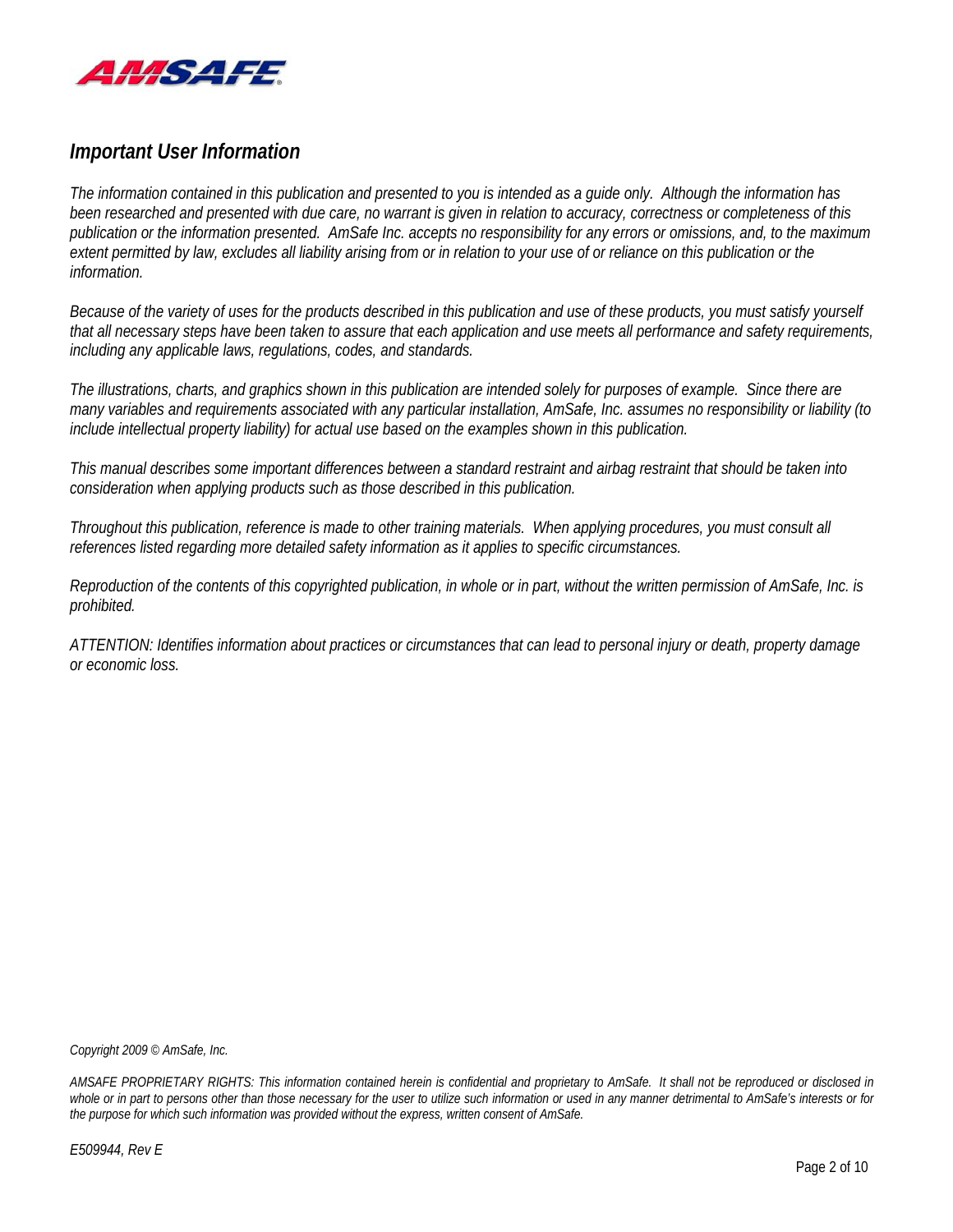

### *General Information*

- *IMPORTANT NOTE: The AmSafe Seatbelt Airbag System is NOT connected to aircraft power and will NOT be disabled by disconnecting the aircraft battery.*
- *It is a restraint system with an airbag inserted in the restraint webbing.*
- *It is designed to deploy in a significant crash event to provide torso and head protection for aircraft crew and passengers.*
- *The crash pulse required to deploy the system is a function of acceleration and impact energy. A severe longitudinal deceleration sustained over a period of 40-50 ms is a typical condition for the sensor to activate the airbag system.*
- *The AmSafe Seatbelt Airbag 2- point lap belt and 3-point restraint systems have the airbag attached to the lap belt portion, under a protective cover.*
- *The AmSafe Seatbelt Airbag 4- and 5 -point restraint systems have the airbag attached to the shoulder strap portion of the restraint under a protective cover.*

*The AmSafe Seatbelt Airbag system is a FAA approved & certified product and is installed on a variety of general aviation aircraft and multiple foreign and domestic commercial aviation aircraft.* 

• *See Appendix A for installed applications and configuration information.* 

## *System Components*

- *Electronic Module Assembly (EMA) Sensing system & power supply.*
- *Inflator Assemblies The ROI Inert gas storage cylinder contains 6250 psi compressed helium to inflate the airbag during a crash event. When the gas is released into the Inflatable Lap Belt Assembly via the inflator hose, the gas will be released at ambient temperature. The Inflator-in-the-Webbing System may use the ASH 2.2, hybrid type inflator with stored gas (70%Ar /20%NO /10%He) at 5400psig, or the ACH 2.1 hybrid inflator with a stored gas mixture (20% AR/80%He) at 7400 psig.*
- *Inflatable Lap Belt Assembly Aircraft restraint system with airbag attached to the webbing to provide enhanced occupant protection during an aircraft crash event.*
- *Interface Cable Assembly Cable which connects the EMA, inflator and Inflatable Lap Belt Assembly.*

*The AmSafe Seatbelt Airbag system is designed to not impede egress. After deployment in a crash event, the airbag will deflate in less than 10 seconds.* 

The AmSafe Seatbelt Airbag is distinguishable from a standard seatbelt restraint by the material covering the airbag.



*AmSafe Seatbelt Airbag 3- , 4- and 5-Point Restraints* 

*Copyright 2009 © AmSafe, Inc.*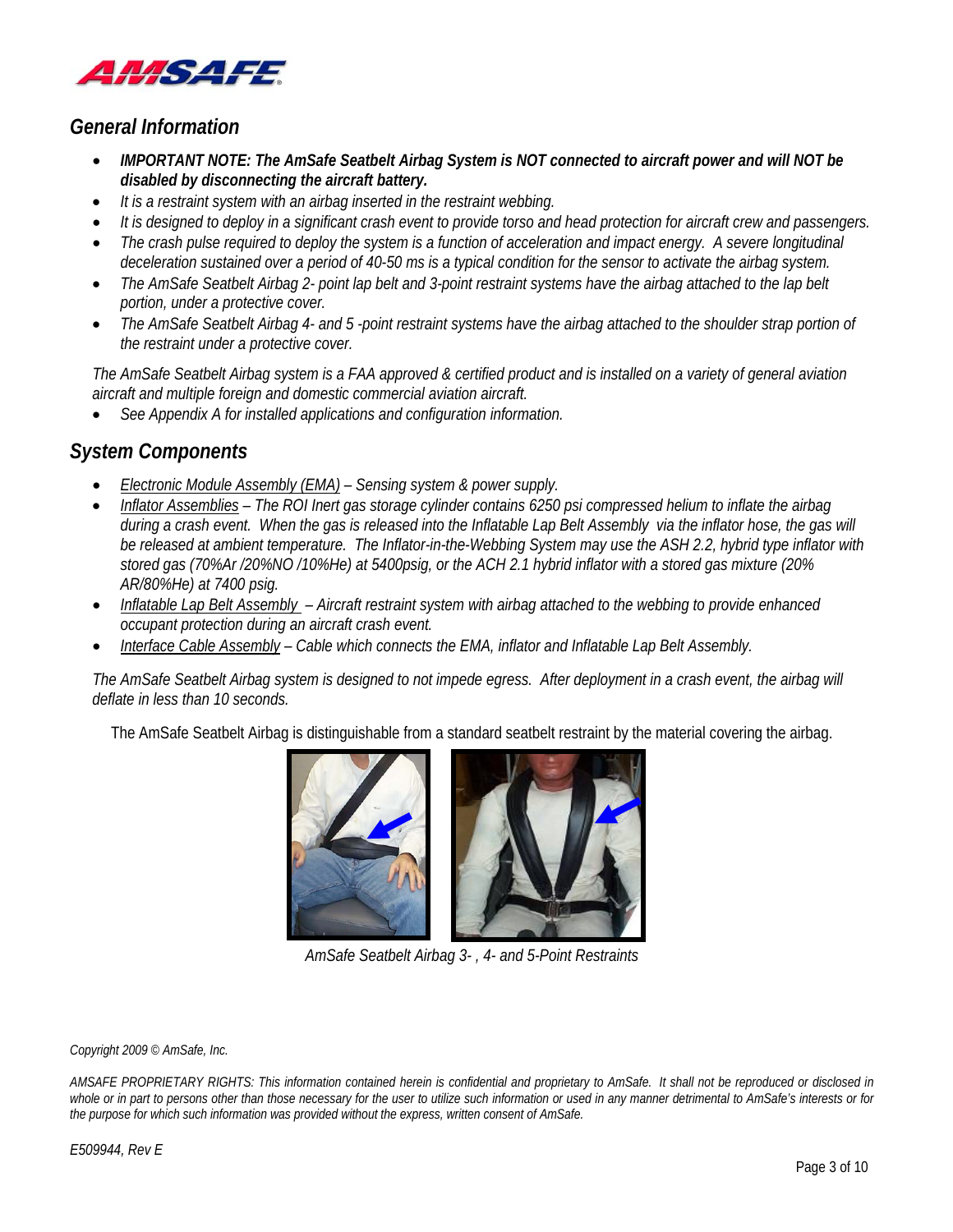

## *Updated System Component Options*

*AmSafe has recently added another version of the seatbelt airbag system for 4- and 5-point airbag restraints. This new version of inflator allows us to install the inflator assembly directly into the webbing on the restraint to simplify installation and gas hose routing issues that sometimes affect the standard system installation. The same basic criteria for precautionary concerns and disabling the system will apply; however, the system will look different than other applications when installed. The following pictures represent a sample of the inflator-in-the-webbing application:* 



*AmSafe Seatbelt Airbag Inflator-in-the-Webbing Samples* 

 *As shown above, the inflator assembly can be located inside a Velcro cover and the cable assembly (used to disconnect the system) will remain the same as the other installations. Although the inflator assembly is located inside a cover, the airbag will deploy the same. When approaching an airplane accident you will be able to identify the airbag restraint either because it deployed or by the padded leather-look of the restraint assembly regardless if the inflator was installed in the webbing or in the seat.* 

*Copyright 2009 © AmSafe, Inc.*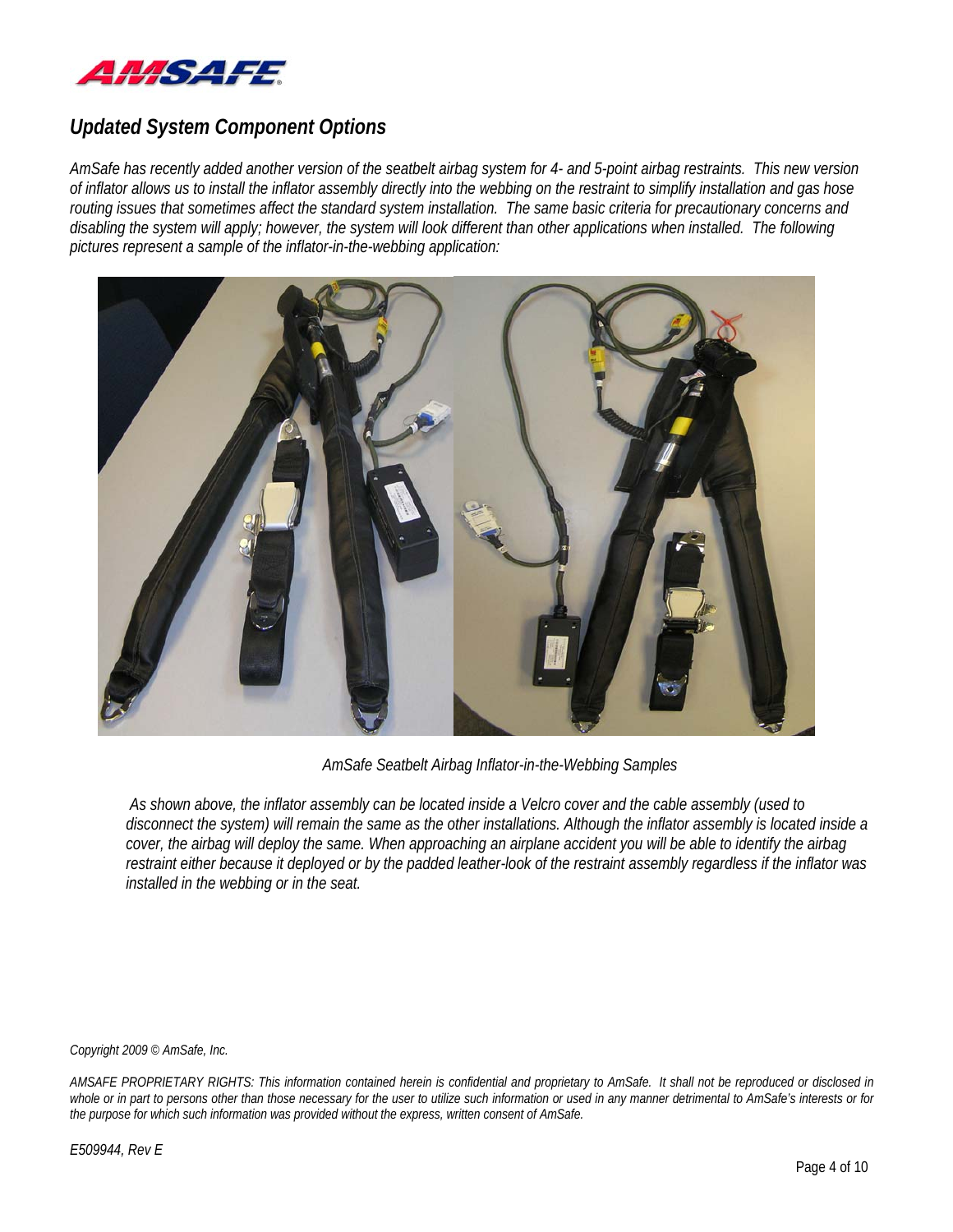

## *Incident Scenarios*

*If you need immediate incident support, contact Jim Crupi (602) 628-0349, Lee Langston (602)628-0336 or call the AmSafe Firstresponder Hotline (602) 850-2787* 

#### *Scenario 1: Aircraft crash event occurs which causes the AmSafe Seatbelt Airbag to deploy.*

*When the AmSafe Seatbelt Airbag is deployed in an aircraft crash event, the system is rendered inert because the helium-filled inflator assembly has expended its contents.* 

*Note: Some aircraft have multiple seat placements. Depending upon the particular crash event criteria, all airbags may not have deployed. Be sure to check all seat positions in the aircraft for AmSafe Seatbelt Airbag System placements.* 

#### *Scenario 2: Aircraft crash event occurs where AmSafe Seatbelt Airbag does not deploy.*

*If an aircraft crash event occurs where the AmSafe Seatbelt Airbag is not deployed, be sure to use one of the steps below to reduce the risk of deploying the system:* 

• *Disconnect the cable assembly from the EMA. The EMA is typically installed under the seat and in some cases is attached to or secured below the floor of the seat. (shown below)* 



*Copyright 2009 © AmSafe, Inc.*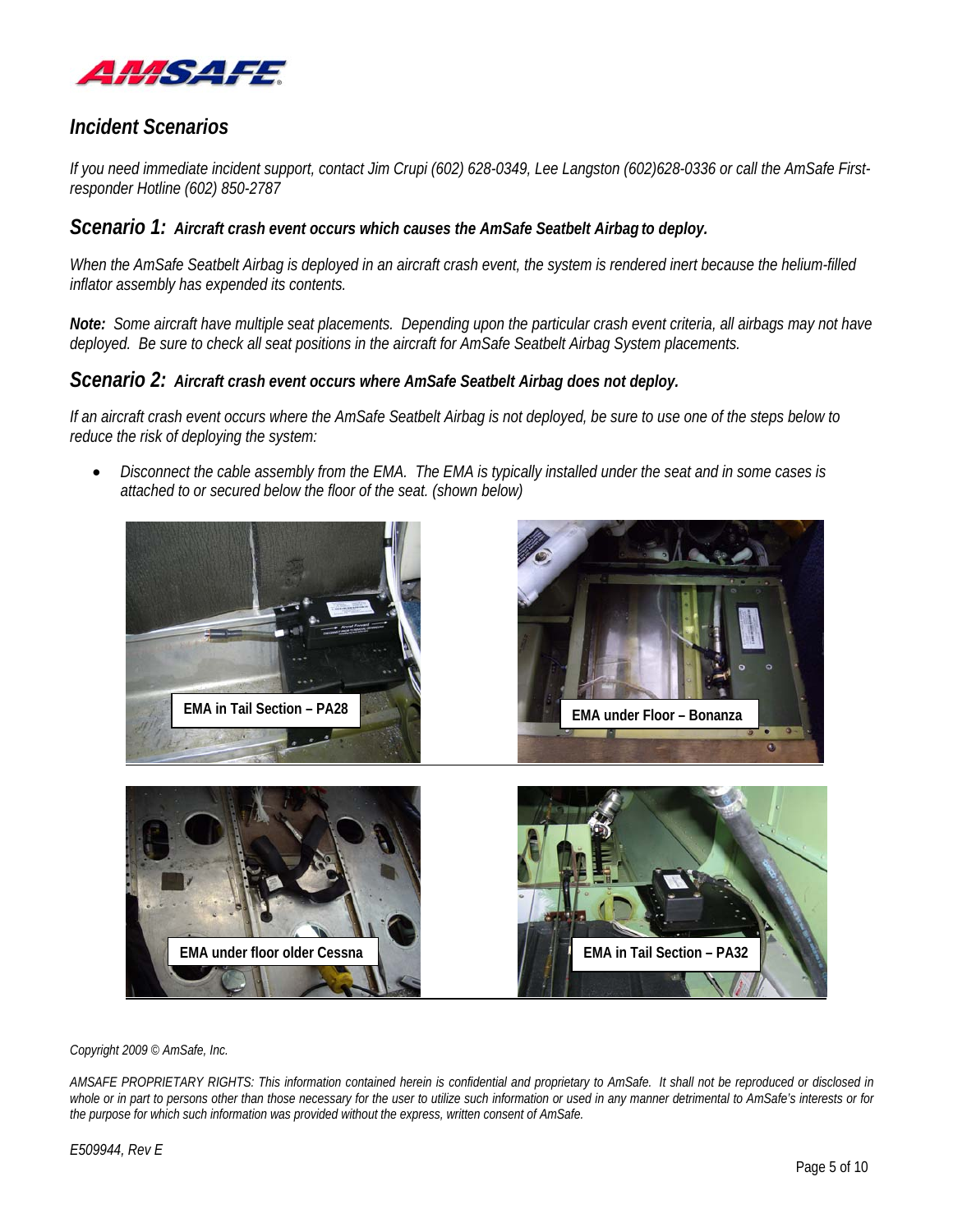

*Installation Examples:* 





 $\bullet$  *Disconnect the connector from the Inflator Assembly which is typically installed on, below, just behind the seat, or inside the Velcro flap on the web strap behind the occupant. Shown below.* 

*Copyright 2009 © AmSafe, Inc.*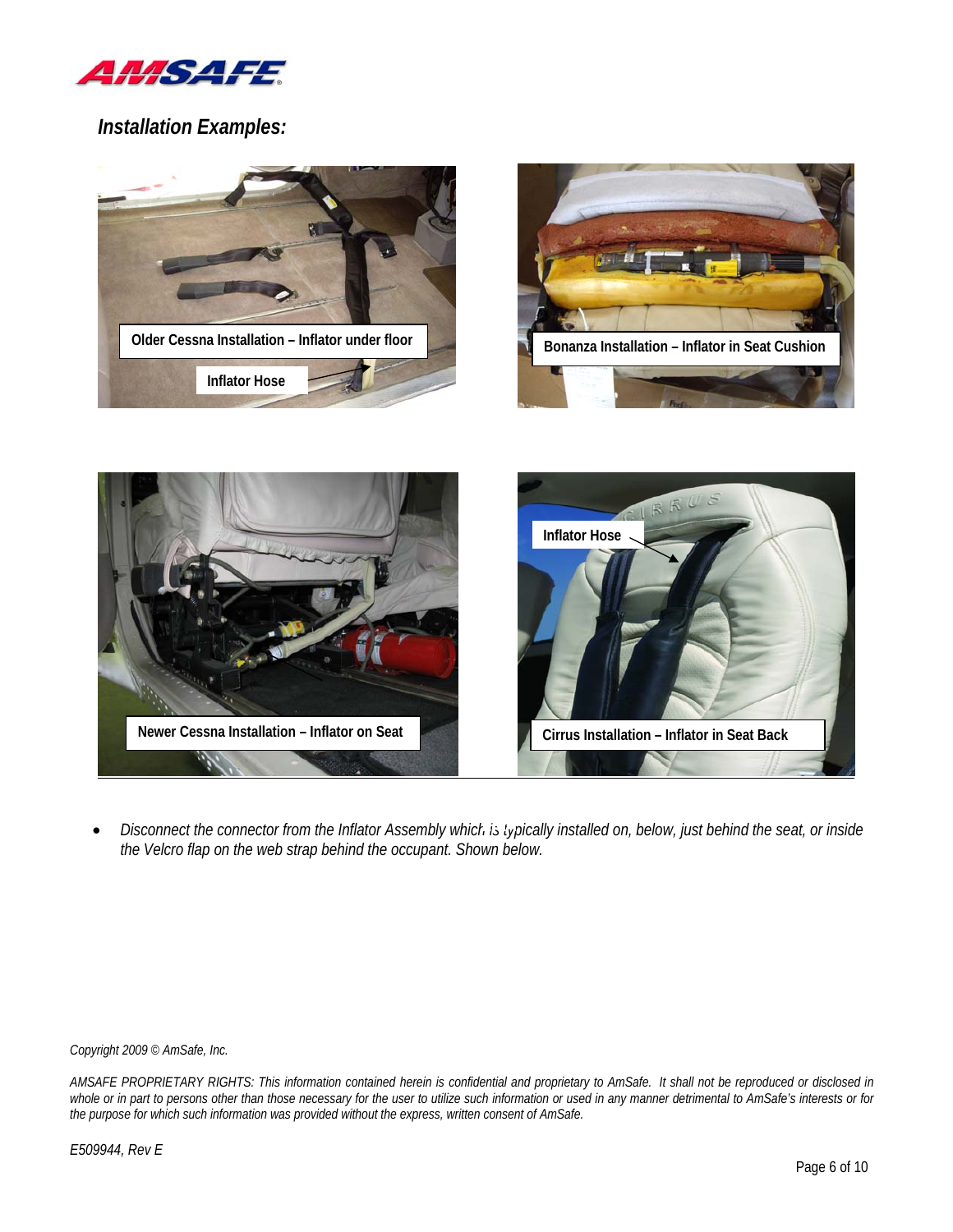



Squib Connector - Squeeze connector sides to release (ROI Inflator shown) Squib connector is the same for all inflator types.

#### *NOTE:*

*Disabling the system can be accomplished by either locating the Inflatable Lap Belt Assembly connector within the Cable Interface or by simply cutting the connection.* 

- *Locate the Inflatable Lap Belt Assembly connector (yellow) section of the Cable Interface Assembly. and disconnect by sliding the red locking tab backwards to the unlocked position, depressing the yellow tab and then pull apart both connector halves.*
- *If access to either of these connectors is not possible due to deformation of the seat assembly or the fuselage, it is acceptable to cut the cable that connects to the inflator assembly or the EMA.*
- *If access to the connectors or cable assemblies is not feasible, another option is to cut the inflator hose as close to the bottom end of the restraint as possible to prevent deployment of a non-deployed airbag.*



*Copyright 2009 © AmSafe, Inc.*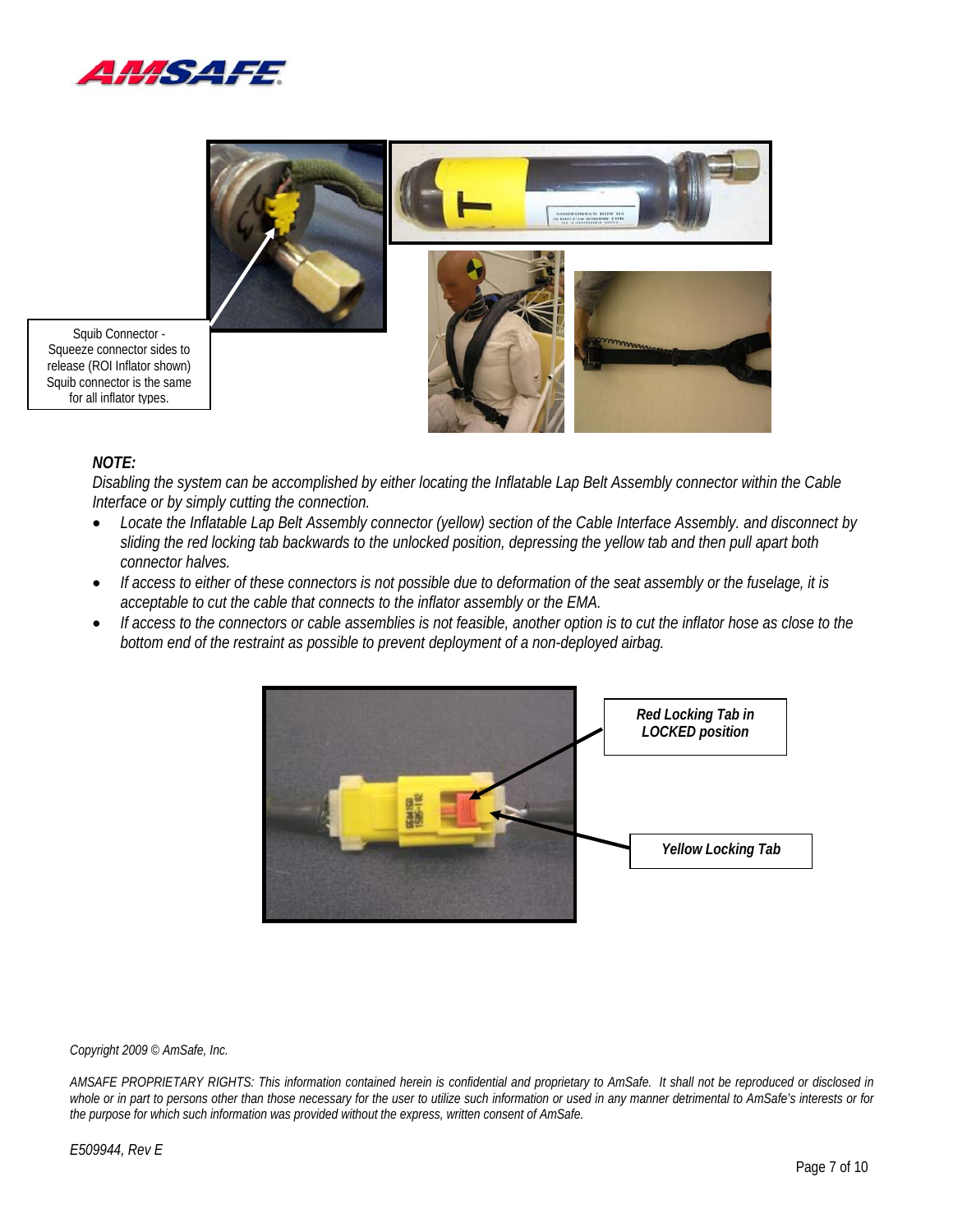

# *System Components: Inflator Assemblies EMA Assembly*



**Connector** 

*Three-Point System Cabling* 

*Four/Five-Point System Cabling*

*Copyright 2009 © AmSafe, Inc.*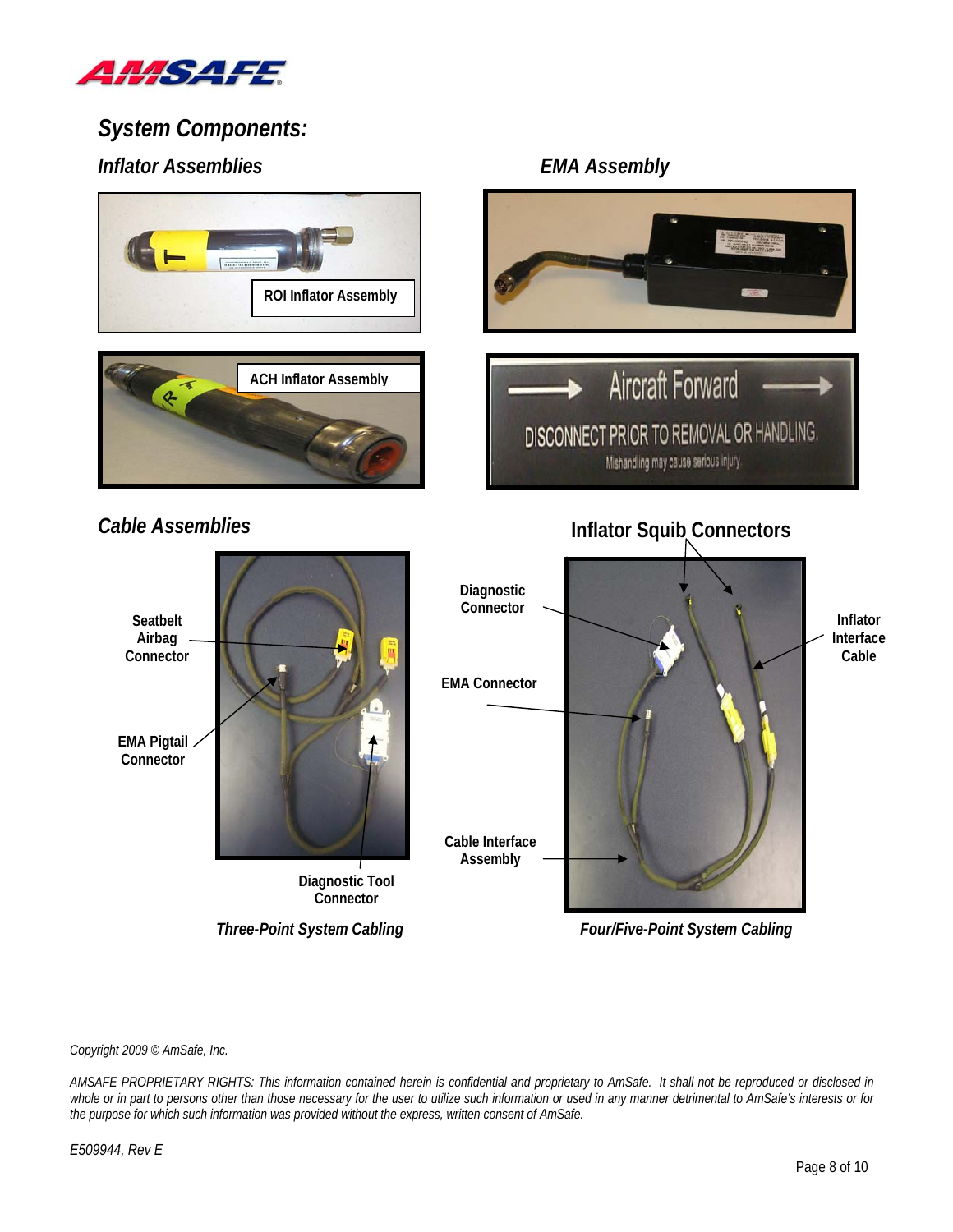

## *First Responder Quick Check List for AmSafe Seatbelt Airbag System Safety Considerations*

- *1. DISCONNECTING THE AIRCRAFT BATTERY WILL NOT DISABLE THE AMSAFE SEATBELT AIRBAG SYSTEM AS IT IS SELF-CONTAINED AND NOT CONNECTED TO AIRCRAFT POWER*
- *2. Check to see if the aircraft is configured with the AmSafe Seatbelt Airbag System* 
	- *a) The restraint system will have a padded bag attached on the lap belt or the shoulder harness*
	- *b) If the airbags have deployed it will be obvious, however, unoccupied seats may also have an active airbag system so take precautions to disable accordingly*
- *3. Disable the airbag system using one of the following options:* 
	- *a) Disconnect the yellow airbag connector by pressing the red locking tab and separating the connector pieces*
	- *b) Cut the cable assembly to the EMA or to the inflator, to deactivate the circuit*
	- *c) Cut the inflator hose as close to the bottom end of the restraint as possible to prevent deployment of a non-deployed airbag. If somehow the system were activated with the hose cut, the gas would be released away from the responder and the occupant (lasting approximately 5- 10 ms, at high pressure between 6200-7400 psi).*
- *4. Extraction Considerations:* 
	- *a) If for some reason the airbags are not deployed, use extreme caution while cutting structure as the inflator assembly will still be a hazard and severe or fatal injury could occur if the inflator is cut or drilled*
	- *b) If a fire occurs after an aircraft crash event, the inflator will ignite in excessive heat:* 
		- *(1) ACH inflator will auto ignite at approximately 130º C or 266º F and will release the stored gas to inert the system to reduce the risk of injury to emergency personnel*
		- *(2) ROI inflator will auto ignite at approximately 400º C or 750º F and will release the stored gas to inert the system to reduce the risk of injury to emergency personnel*
- *Note: The AmSafe Seatbelt Airbag Inflator Assembly is a high pressure device (6250 psi ROI compressed helium inflator or 7400 psi for the hybrid ASH inflator described above) and can create a fragmentation hazard if cut or punctured by hydraulic extraction tools. Please use caution when responding to an accident where the airbags have not deployed. Typical installation of the inflator assembly is under or around the seat. The inflator assembly is the same device used in automotive side-curtain airbag applications.*

*Copyright 2009 © AmSafe, Inc.*